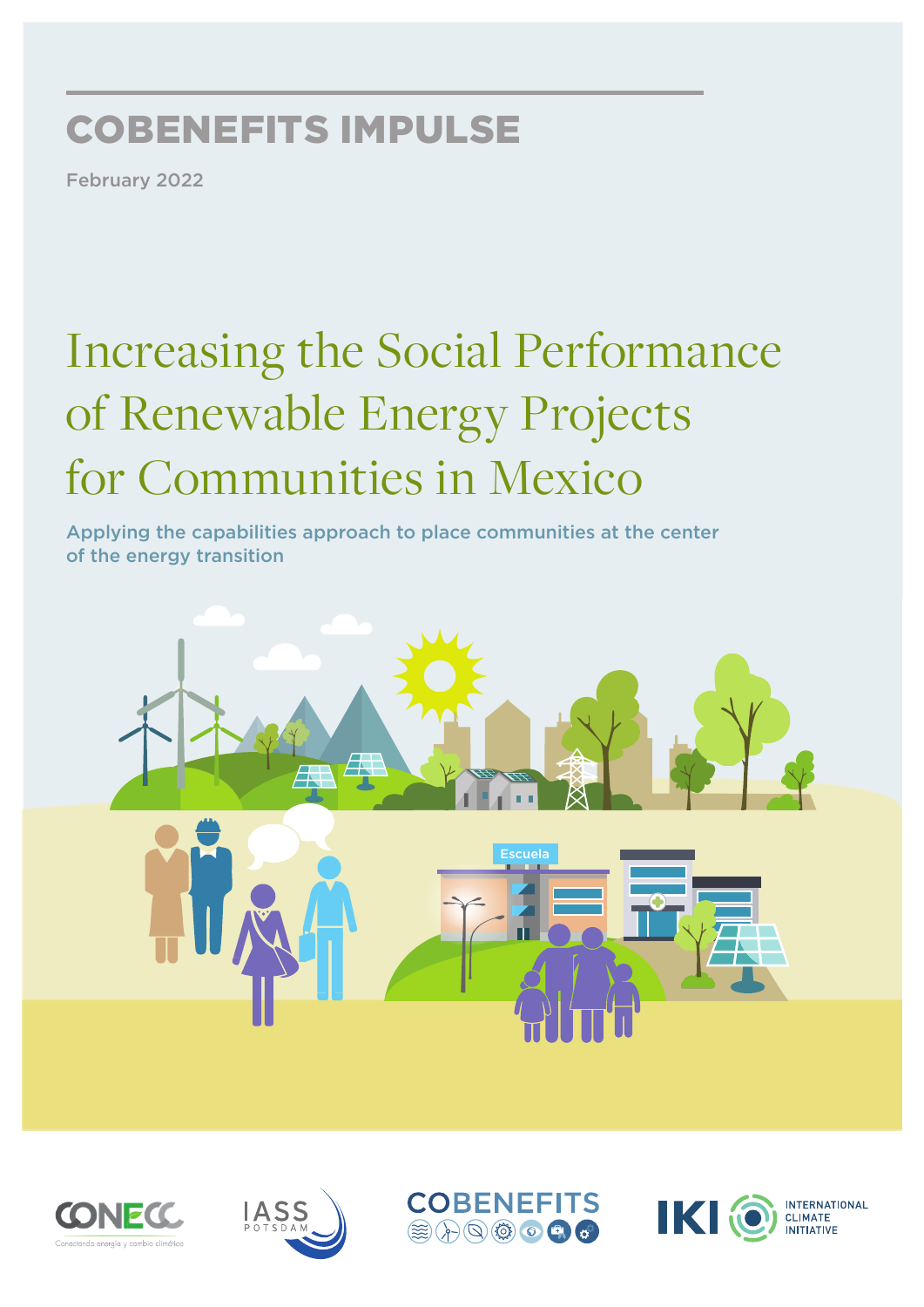#### **Imprint**

**COBENEFITS Mexico:** This COBENEFITS Impulse has been prepared based on research field work conducted in 2020/2021 and the IASS Discussion Paper "Social Performance Index (SPI)" in the context of the COBENEFITS project, led by IASS Potsdam, and in collaboration with the CONECC Mexico project, led by GIZ. Both projects are funded by the International Climate Initiative (IKI) of the German government.

February 2022

**Author:** Almudena Nunez, Institute for Advanced Sustainability Studies (IASS)

**Editors:** Sebastian Helgenberger and Laura Nagel (IASS)

**Suggested citation:** IASS. 2022. Increasing the Social Performance of Renewable Energy Projects for Communities in Mexico. COBENEFITS Impulse. Potsdam. www.cobenefits.info

The author would like to acknowledge Guillermo García Alcocer for his insightful comments that helped improve this paper. Guillermo García Alcocer works for the Mexico Autonomous Institute of Technology (ITAM). Until 2019 he was Chairman of Mexico's Federal Energy Regulatory Commission (CRE).

Supported by:

Federal Ministry<br>for the Environment, Nature Conservation<br>and Nuclear Safety



based on a decision of the German Bundestag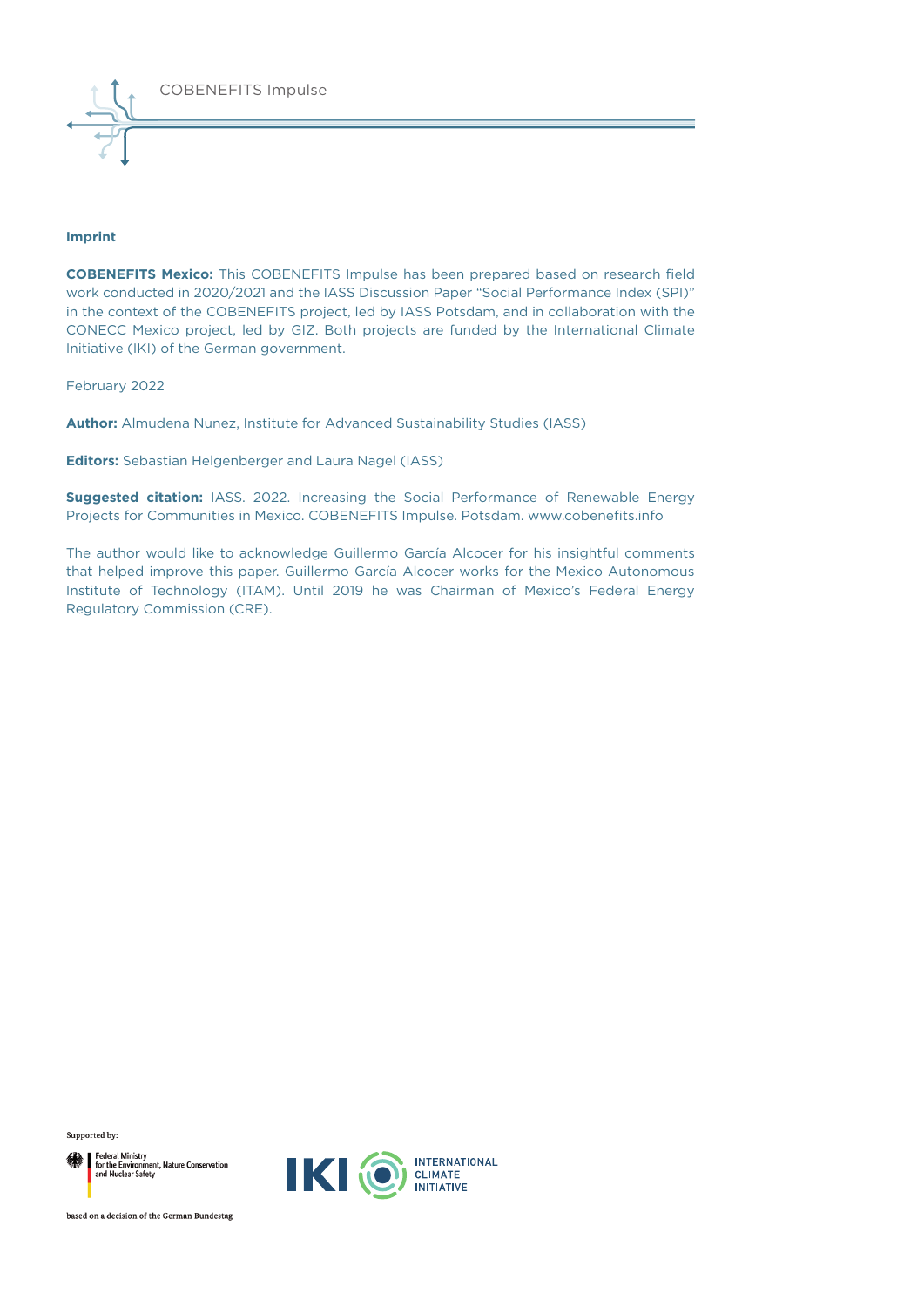Increasing the Social Performance of Renewable Energy Projects



### Content

Ξ

| Prospects for renewable energy projects in Mexico                                                   |
|-----------------------------------------------------------------------------------------------------|
| 2. Energy capabilities approach to placing communities at the center of the  5<br>energy transition |
|                                                                                                     |
|                                                                                                     |
|                                                                                                     |
|                                                                                                     |
|                                                                                                     |
|                                                                                                     |
|                                                                                                     |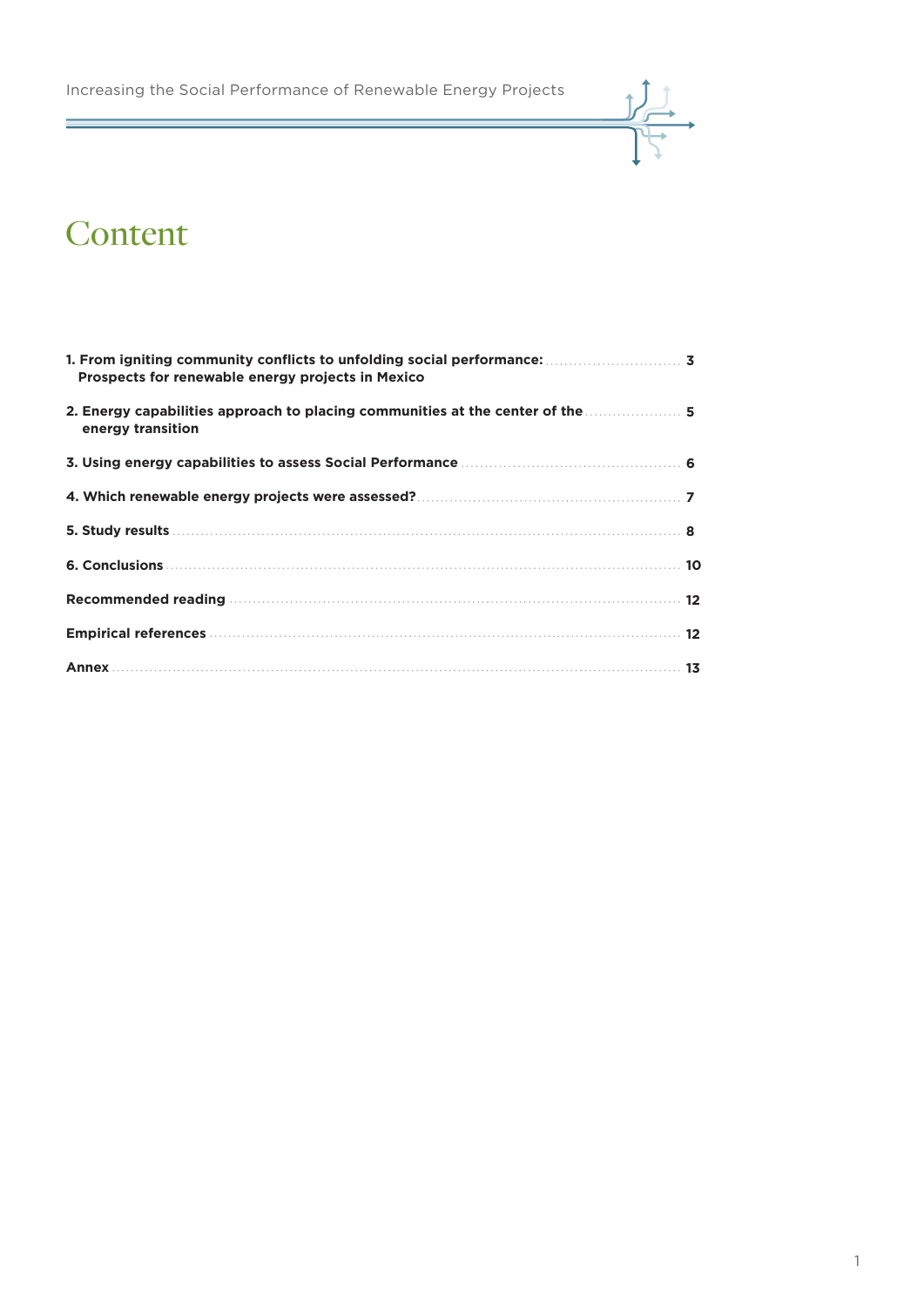

### Key Messages

- **(1) Social and economic co-benefits of renewable energy such as employment opportunities and cost savings have been identified for Mexico.** However, the ways in which these opportunities will materialize for communities is dependent on an appropriate enabling policy environment.
- **(2) The expansion of renewable energy investments and improving the wellbeing of communities impacted by them are not mutually exclusive.** When projects have mechanisms in place that are focused on preserving and enhancing the well-being of impacted communities, renewable energy investments can actively and deliberately increase the social performance of renewable energy projects.
- **(3) In a suitable regulatory environment, renewable energy projects in Mexico can improve the lives of community members,** increase awareness of energy usage, boost inclusion and political participation, unite community members, give them a forum; and connect communities to the environment that surrounds them.

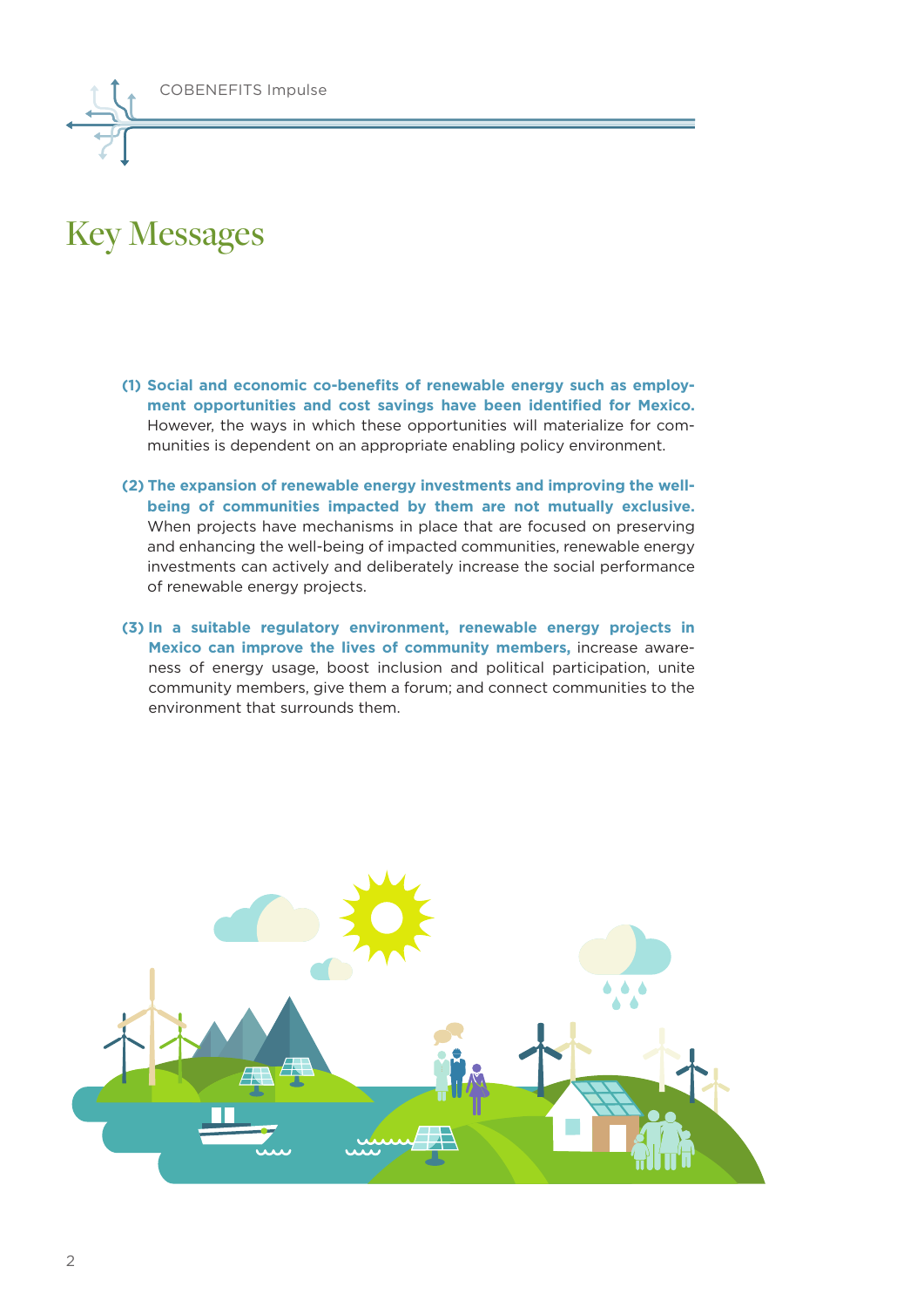## 1. From igniting community conflicts to unfolding social performance: Prospects for renewable energy projects in Mexico

The Mexican government has reiterated its commitment to transforming the country and bringing greater equality and social justice to Mexican citizens. At the same time, the country is faced with the challenge of fomenting an energy transition that will allow it to meet its national and international climate objectives.

IASS/GIZ (2019). Co-benefits of energy efficiency and renewable energies for sustainable development in Mexico.

The Mexican Energy Transition Law (LTE, Ley de Transición Energética), issued in 2015 (Secretaría de Gobernación), establishes a clear legal framework for developing a greener power sector. It sets clean power generation targets for Mexico and commits the country to increasing the share of renewables in its electricity generation matrix to 35 % by 2024. Moreover, following the international commitment of the 2015 Paris Agreement, the Transition Strategy to Promote the Use of Cleaner Fuels and Technologies published in 2020, in line with the LTE (Secretaría de Gobernación), instated two crucial clean power generation targets: 38  % by 2030 and 50 % by 2050. The latter boosted Mexico's energy transition and increased the share of renewables in its electricity generation matrix. By the end of 2020, 27.6 % of electricity was generated from renewable sources (65,401 GWh) (Secretaría de Energía, 2020).

Nonetheless, this impetus in the Mexican renewable energy generation sector has not been without challenges. More than five years ago, many renewable energy projects, specifically wind energy projects, were subject to social opposition. Communities in the state of Oaxaca, in particular, expressed the difficulties they suffered due to the development of wind parks (Burnett, 2016). Moreover, many communities do not feel that renewable energy projects have benefited them (El Universal, 2019) but have instead polarized communities (Luna & Torres, 2018). Some communities are convinced that the renewable energy generated by these projects does not reach them directly, and that such projects have not increased their well-being (El Universal, 2019).

While the expansion of the renewable energy sector in developing countries like Mexico is paramount and needs to scale up to contribute to the targets of the Paris Climate agreement by decarbonizing energy systems, this process must not leave local communities behind and prevent them from achieving well-being. While social and economic co-benefits of renewable energy, such as employment opportunities and cost savings, have been identified for Mexico (Box 1, IASS & GIZ, 2020, Government of Mexico, 2019), the ways in which these opportunities will materialize for communities is dependent on an appropriate enabling policy environment. Thus, policy makers need to advance solutions that allow the growth of the renewable energy sector together with positive Social Performance, namely solutions that place the needs of current and future generations at the heart of renewable energy projects (IASS, 2021a).

Especially in the context of the 2021 United Nations Climate Change Conference (COP26), Mexican policy makers faced prominent challenges after the strident critique received for failing to advance investment for emissions reductions and instead, directing resources to energy generation plants that operate with fossil energies. Moreover, Mexico declined to join the Global Coal to Clean Power Transition Statement, whose signatories have committed to accelerate the use of renewables and to not invest in new coal-fired power plants. Thus, Mexico was even designated as one of the "Fossils of the Day" by the Climate Action Network-International (CAN) (Aristegui Noticias, 2021).

The societal objections to specific renewable energy projects, the need to avoid stalling or halting the Mexican energy transition, and the urge to prioritize climate change in the political agenda, together indicate the need for a more socially oriented renewable energy sector: one that places local communities at the center of its expansion, that guarantees compliance with current national and international climate commitments, and that allows the deployment of more ambitious objectives. Developing a more social renewables sector, that is equipped to face both current as well as future climate challenges, cannot be achieved without a clear assessment of the social performance of existing projects.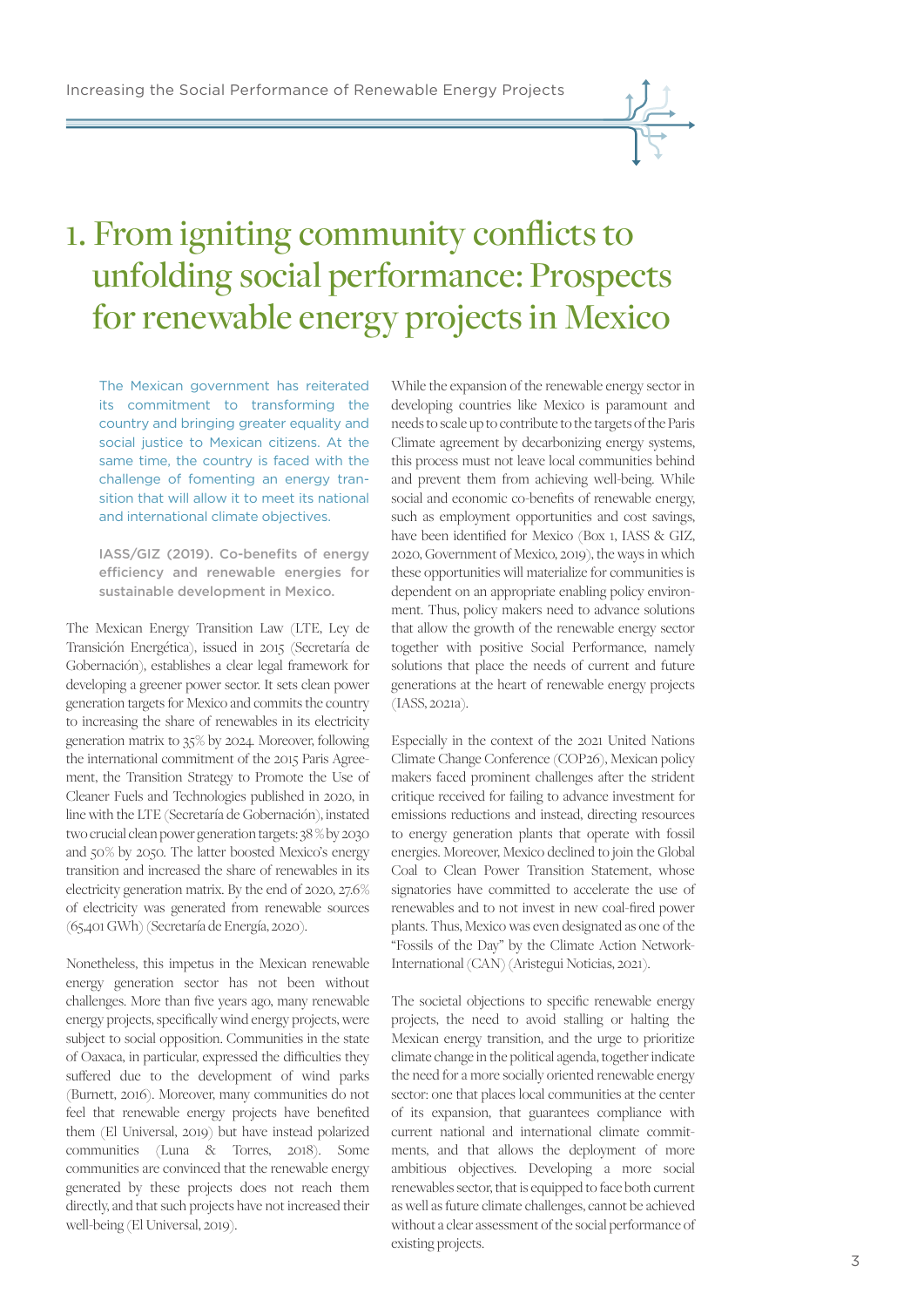**Social performance** of energy sector investments refers to direct and positive social impacts on the well-being of individuals and communities during the development and implementation of energy projects and the access to locally generated energy […]. Social performance can be used to compare how different energy options (e.g., a renewable wind park or a coal-mining site) effectively and comprehensibly improve the lives of people and local communities.

Social performance can be measured by assessing the contributions of energy project development, implementation, and use of monetary or non-monetary functionings of well-being (e.g., employment or a healthy environment).

 $\Delta$ 

In addition, energy projects also can contribute to an enabling local environment (e.g., through community funds) with a positive or negative effect on these functionings, which can be measured as facilitators of well-being.

IASS (2021a): Social Performance Approach: Fostering community wellbeing through energy-sector investments.

Without a clear overview of the Social Performance of current renewable energy projects, future proposals will lack successful guidelines to follow. Thus, by establishing a comprehensive framework for evaluating the social performance of current renewable energy projects, more socially focused renewable energy policies can be developed and implemented.

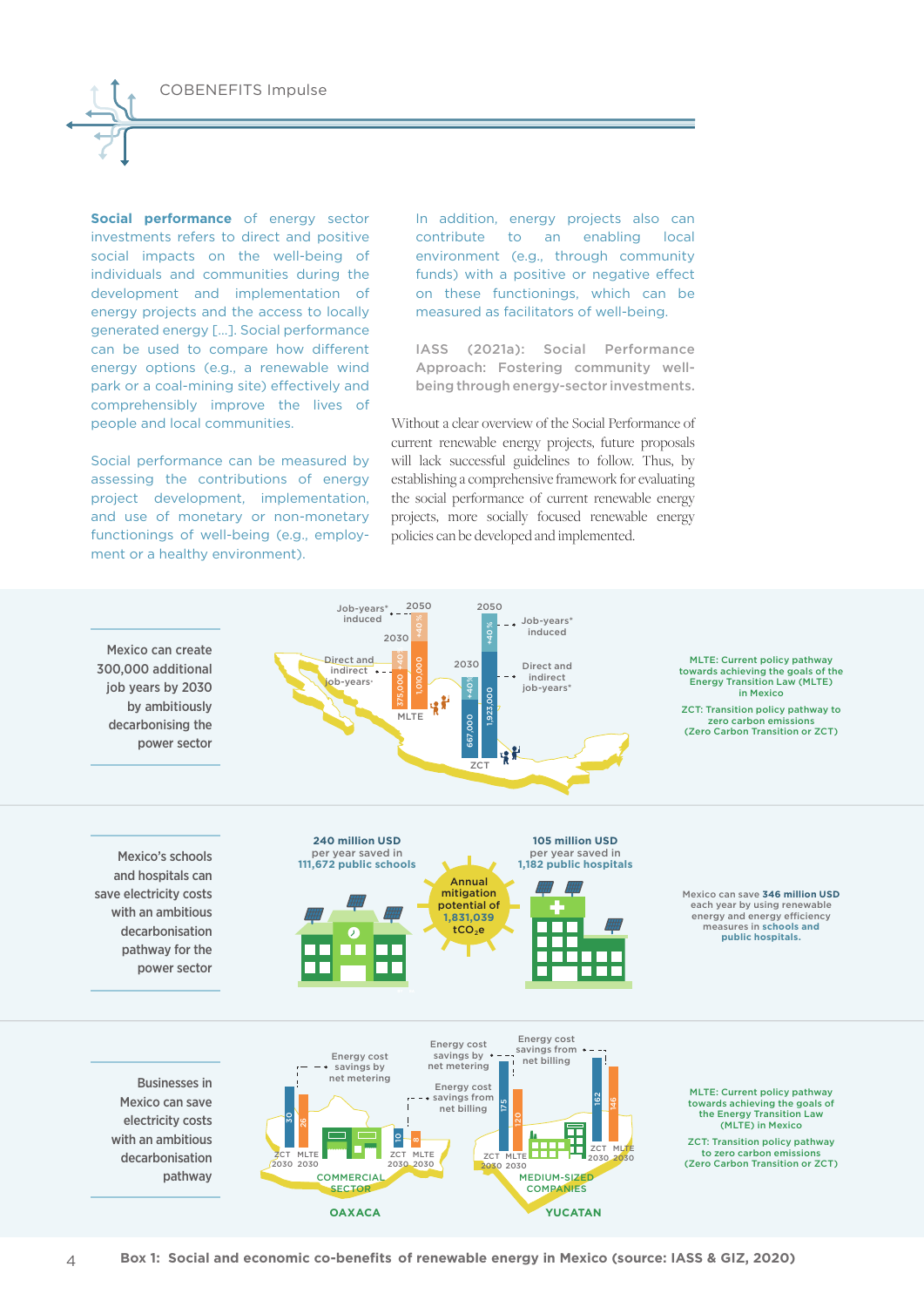# 2. Energy capabilities approach to placing communities at the center of the energy transition

Social Performance addresses the needs, things, activities, and abilities that local communities value the most for achieving a good quality of life. Therefore, assessing the Social Performance of renewable energy projects requires a framework that allows policy makers to understand and incorporate the above-mentioned factors not only in the assessment of a renewable energy project, but also as a tool to implement policies that guarantee good Social Performance by renewable energy investments (cf. IASS, 2021b).

Amartya Sen (winner of the Nobel Memorial Prize in Economic Sciences) and Martha Nussbaum advanced an approach to assess quality of life, named the Capabilities Approach (1993). The capability approach to quality of life offers two elements of relevance: functionings and capabilities (Verkek et al., 2001). Functionings are the various things a person manages to do or be in leading their life, whereas capabilities are a specific set of functionings (Sen,1993). Martha Nussbaum developed a concrete list of ten central capabilities (Life; Bodily health; Bodily integrity; Senses, imagination, and thought; Emotions; Practical reason; Affiliation; Other species; Play; and Control over one's environment) that underline the political principles to which every human being should be entitled as a matter of justice (Robeyns, 2005).

The capability approach has recently been employed by researchers in the energy sector, a prominent example being the work advanced by Hillerbrand et al. (2021). By adapting Nussbaum's list of central capabilities to the energy sector, they derived a series of Energy Capabilities that enable the capability approach to function as a framework for assessing renewable energy projects (Table 1).

**Table 1: Energy Capabilities** (own elaboration based on Hillerbrand et al., 2021)

| <b>Energy Capability Rationale</b>                   |                                                                                                                                                                                                                                                                                                                                                                     |
|------------------------------------------------------|---------------------------------------------------------------------------------------------------------------------------------------------------------------------------------------------------------------------------------------------------------------------------------------------------------------------------------------------------------------------|
| Life                                                 | In the context of energy capabilities, life capability is connected to life-<br>threatening accidents that may occur in the energy sector.                                                                                                                                                                                                                          |
| <b>Bodily Health and</b><br><b>Bodily Integrity</b>  | Encompassed in one in the energy capabilities, these are associated with all<br>the other impacts that energy systems may have on people's health.                                                                                                                                                                                                                  |
| Senses, Imagination<br>and Thought                   | A negative link to this capability arises when some aspects of an energy<br>system are considered taboo, whereas a positive link results when energy<br>systems can constructively influence this capability.                                                                                                                                                       |
| <b>Emotions and Trust</b>                            | In the context of energy systems, this capability may be negatively affected<br>through fears and trauma. However, such systems can also invoke positive<br>emotions such the certainty of a stable energy source, or the comfort of a<br>well-climatized home.                                                                                                     |
| <b>Practical Reason</b>                              | This capability incorporates personal reflections on individual energy usage<br>and preferences for a certain energy system. This requires knowledge and an<br>ability to critically question energy systems and political propositions.                                                                                                                            |
| Affiliation                                          | This capability is concerned with social interaction abilities, the capability of<br>living with and helping others, and the ability to practice justice. Concerning<br>justice, this capability is related in part with distributive justice, i.e. questions<br>regarding the costs and benefits of energy policy regulations and their effect<br>on distribution. |
| <b>Other Species</b><br>(ecological<br>connectivity) | Concerning energy capabilities, Other Species aims at describing the ability<br>to be empathetic towards all beings (human and non-human), and includes<br>small and direct environmental impacts of energy system on nature.                                                                                                                                       |
| Play                                                 | While making a comparison of different energy systems, this capability<br>brings up the question of how the energy services and quantities that are<br>provided impact the capability of play.                                                                                                                                                                      |
| <b>Control Over One's</b><br>Environment             | In the context of energy, this capability is closely related to "personal<br>autonomy."                                                                                                                                                                                                                                                                             |

5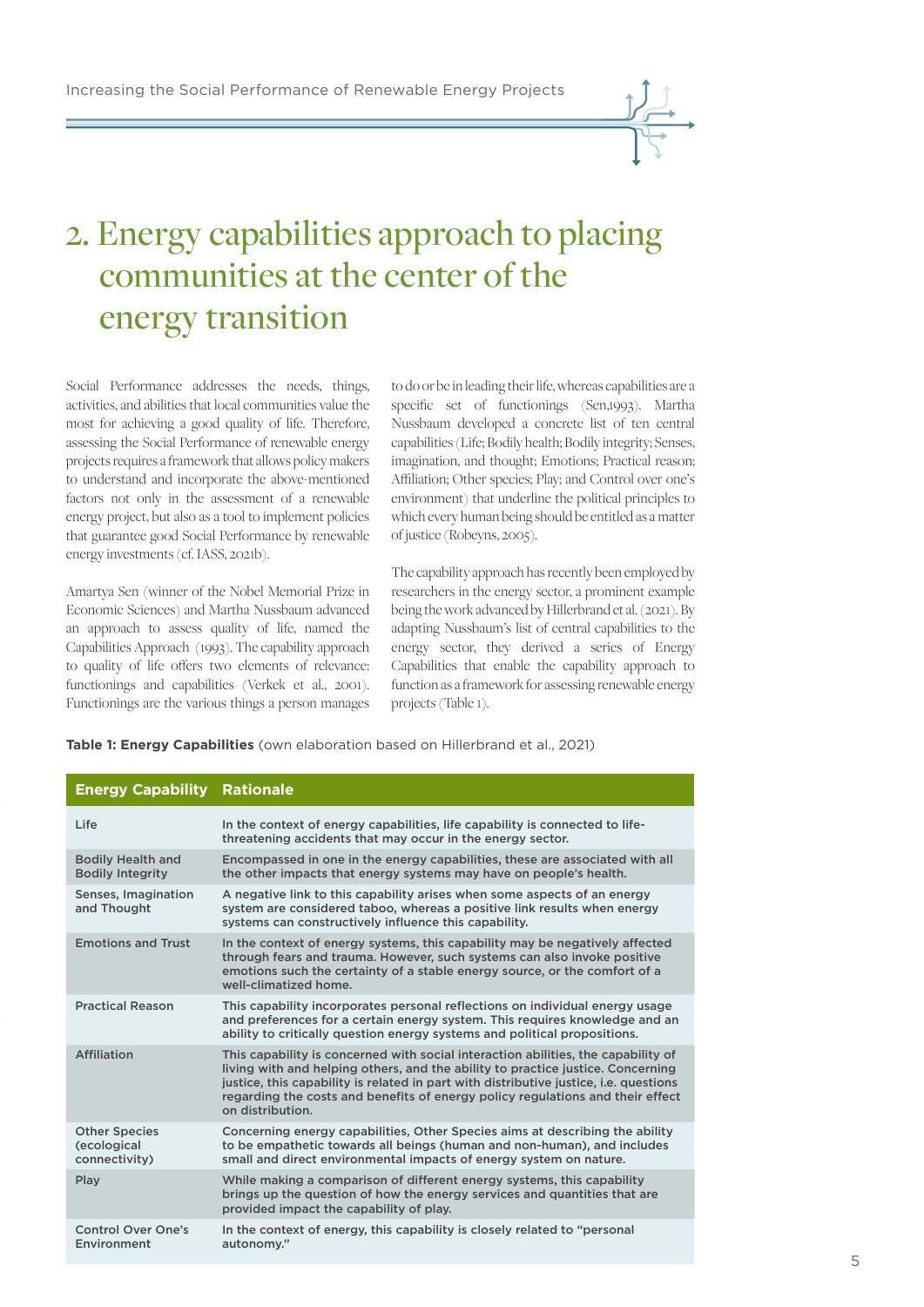COBENEFITS Impulse

# 3. Using energy capabilities to assess Social Performance

To assess the Social Performance of renewable energy projects using the capability approach, one needs to look at the impacts that a specific project has had or will have on the Energy Capabilities of the local communities that it affects. Following the work advanced by Hillerbrand et al. (2021), an impact assessment of Energy Capabilities can be conducted using an impact assessment scale from very positive (+ + +) to very negative (- - -) (see Table Annex 1) whereby each energy capability can have both a positive and a negative impact..

While the evaluation developed by Hillerbrand et al. (2021) provides a basis for assessment, it does not define impact strength in detail. This paper seeks to fill this gap and proposes guidelines to define impact strengths for energy capabilities. The guidelines cover six Energy Capabilities that were found to be most significant in the present geographical context.



The present research employed Hillerbrand et al.'s (2021) Energy Capabilities framework to conduct a Social Performance assessment of two renewable energy projects in Mexico. The assessment involved interviews with members of the communities impacted by the projects. Interviewees' responses were analyzed to determine the project impacts in accordance with the assessment guidelines presented above.

The two case studies were chosen following a polartype selection rationale (meaning that each case has contrasting characteristics) based on a set of specific criteria: **i) Ownership Framework:** The selected projects ought to have a distinct ownership framework; **ii) Source:** Projects should use dissimilar renewable energy sources; and **iii) Scale:** Projects should be of different scale. Based on these selection criteria, two renewable energy projects were selected for detailed analysis.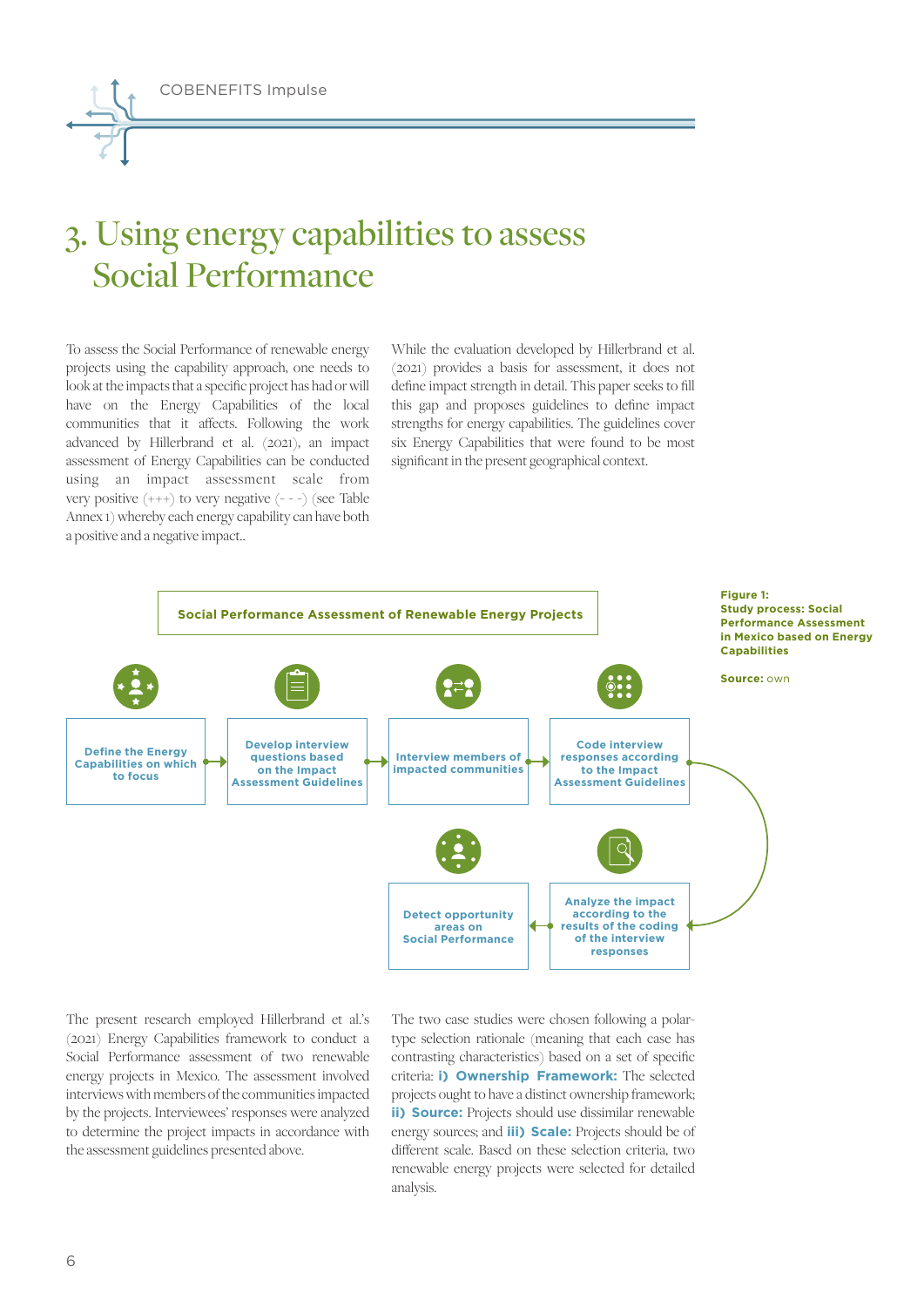

### 4. Which renewable energy projects were assessed?

**Case 1: Small-scale solar photovoltaic (PV) project in Hidalgo state:** The project, located in the state of Hidalgo, in a community within the Los Mármoles National Park, was developed as part of an initiative by the Ministry of Environment and Natural Resources of Hidalgo (Secretaría de Medio Ambiente y Recursos Naturales Hidalgo, SEMARNATH) to provide electricity to a community in need (Secretaría de Medio Ambiente y Recursos Naturales Hidalgo, 2021). The project comprises 117 solar panels (one per household) each with installed capacity of 0.15 kilowatts peak (kWp), total estimated annual generation of 31.59 megawatt hours (MWh), and an estimated monthly consumption of 12 – 15 kilowatt hours (KWh) per household (Secretaría de Medio Ambiente y Recursos Naturales Hidalgo, n.d.). Each household owns its solar PV panel, and the resulting energy is supplied directly to the home rather than being sold and/or fed into the national electricity grid. Consequently, the community owns both the equipment and the power that it

provides. The participating households were involved in the initiation, installation, and operation of the solar panels (Secretaría de Medio Ambiente y Recursos Naturales Hidalgo, 2021).

**Case 2: Large-scale wind park project in Yucatan state:** The project, located in the municipality of Dzilam Bravo, Yucatan, is privately owned with no element of community ownership. While the community was included in stages before and during development of the project, by way of receiving constant information and engaging in discussions on the project and about what renewable energy is (Vive Energía & Gobierno del Estado de Yucatán, 2021), this is not a community-owned project. The project comprises 28 wind turbines with an installed capacity of 2.5 MW each and an average yearly generation capacity of 216.3 GWh in total (Vive Energía, 2021).



Mexico has a diverse renewable energy resource base. © Chris Ford via flickr.com (CC BY-NC 2.0)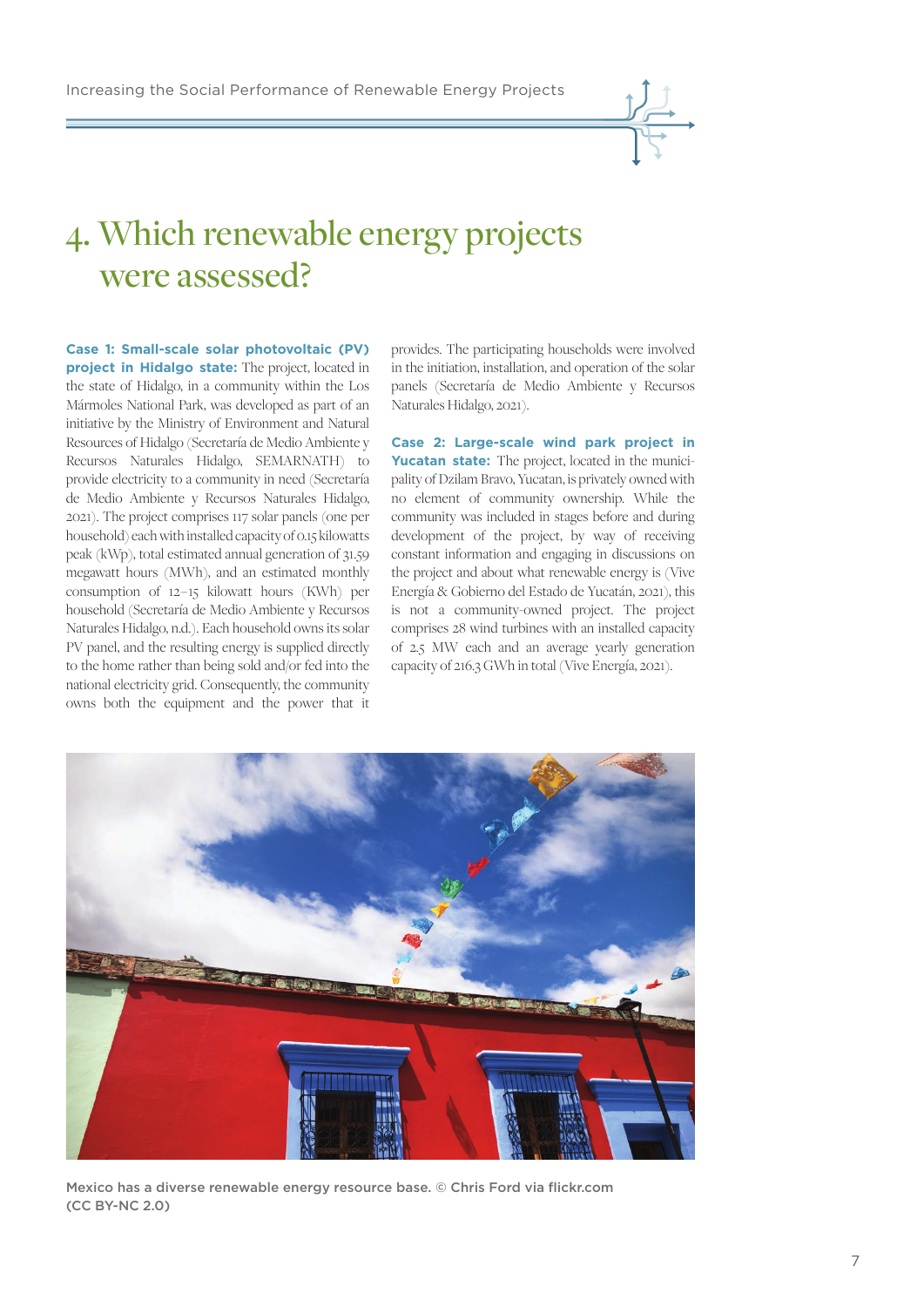# 5. Study results

An impact assessment was conducted using interview responses from both projects, the findings of which are presented below. The results are of a qualitative nature and should be considered as an overview of the situation; more precise results would require a larger

number of interviews and a quantitative research methodology. The findings offer on-the-ground insights into the impacts of two differing renewable energy projects in two communities in Mexico.

#### **Table 2: Assessment of Impacts on Energy Capabilities: Synopsis of Interview Results**  (own elaboration)

| <b>Energy Capability</b>                        | <b>Impact of Domestic</b><br><b>Autonomous Solar</b><br><b>PV Project in Hidalgo</b> | <b>Impact of Wind Park</b><br><b>Project in Yucatan</b> |  |  |
|-------------------------------------------------|--------------------------------------------------------------------------------------|---------------------------------------------------------|--|--|
| Life                                            | Very strong positive                                                                 | Strong positive                                         |  |  |
| <b>Emotions and Trust</b>                       | <b>Strong positive</b>                                                               | <b>Strong positive and Moderate</b><br>negative         |  |  |
| <b>Practical Reason</b>                         | Very strong positive                                                                 | Moderate positive                                       |  |  |
| <b>Affiliation</b>                              | Very strong positive                                                                 | Very strong positive                                    |  |  |
| <b>Other Species</b>                            | <b>Strong positive</b>                                                               | Very strong positive                                    |  |  |
| <b>Control over One's</b><br><b>Environment</b> | <b>Strong positive</b>                                                               | Moderate positive and<br>Moderate negative              |  |  |

#### **Case 1 – Solar PV in Hidalgo: Improving the lives of the community members, increasing awareness of energy usage, and boosting inclusion and political participation**

When examining the Hidalgo domestic autonomous solar PV project, some of the most salient findings include the very strong positive impact on Practical Reason Energy Capability and the strong positive impact on Other Species Energy Capability. The interviews revealed that the project has not only pushed the community to reflect on how their behavior impacts energy use, but has also awakened a sense of gratitude for being able to consume electricity in a way that does not harm the environment, because "[the form] we used before is damaging and affects global warming" ("consumir luz que no daña el medio ambiente porque la que usábamos antes afecta al calentamiento global" [Martinez, 2021]). Moreover, as Carlos Daniel mentioned: the participants now have greater awareness of their environment, and now

know that they must respect and preserve it ("la conciencia que temenos respecto al medio ambiente es mucho mejor, ahora sabemos que hay que respetar y preservar") (2021).

These results suggest that the strengths of the Hidalgo project lie in its ability to: a) improve the lives of community members by providing them the electricity needed for them to be safer against different types of threats (interviewees stated that having lighting available at night has prevented robberies and also incursions by dangerous animals), reducing emissions, and improving their health (Life Capability); b) encourage community members to reflect on how their behavior impacts energy use by making electricity usage more visible and understandable (Practical Reason Capability); and c) boost inclusion and political participation in issues related to energy by way of providing the community more options and tools to communicate and improve community cohesion (Affiliation Capability).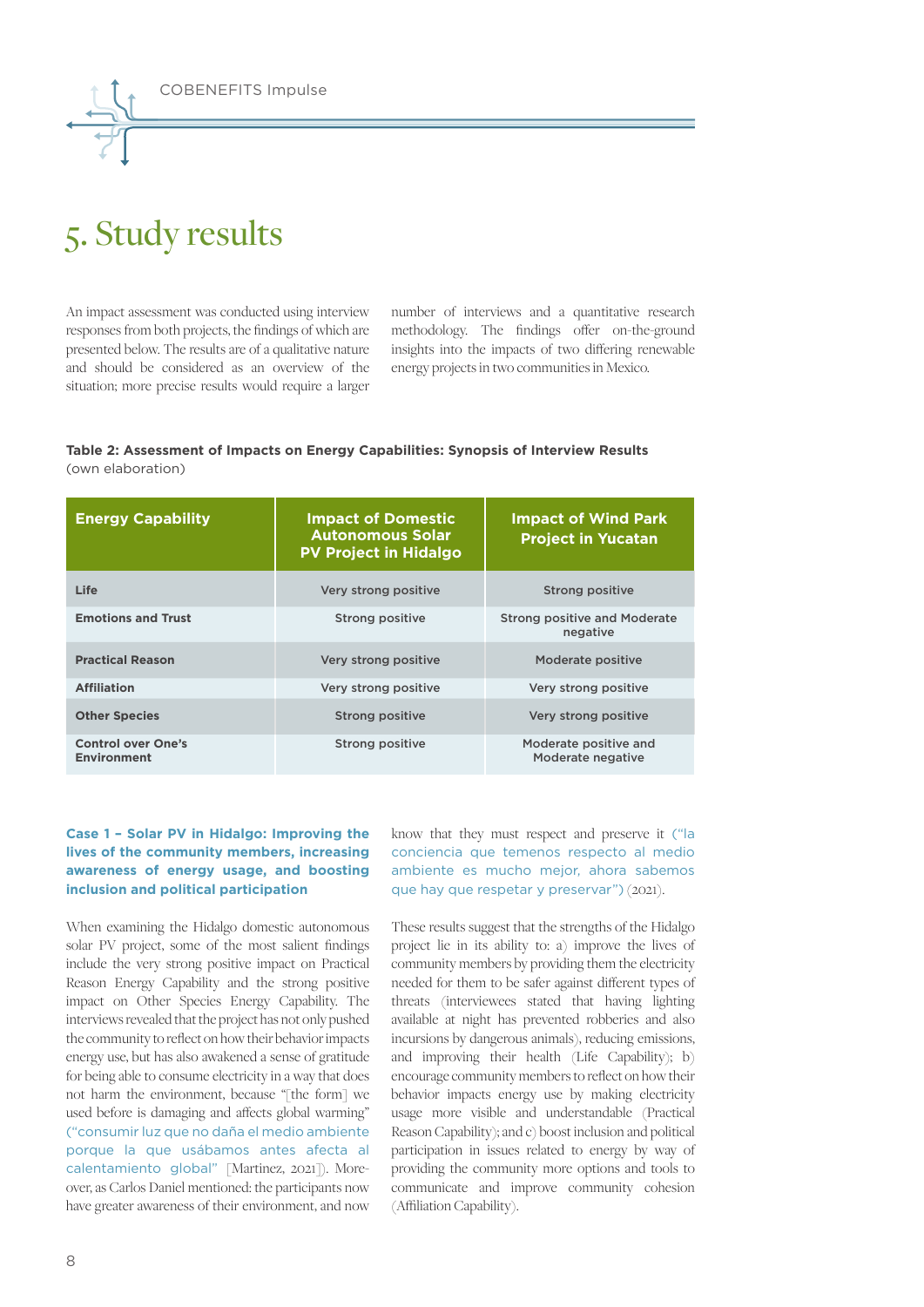

In a suitable regulatory environment, renewable energy projects in Mexico can improve the lives of community members. © Adolfo Félix via unsplash.com

#### **Case 2 – Wind power in Yucatan: Connecting community members, increasing environmental awareness and agency on energy and environmental issues**

In the case of the Yucatan wind park project, it can be observed that while wind parks have been subject to much criticism by local communities in Mexico and worldwide, in this case the interviewees expressed a rather positive view of the project. The project's strong positive impact on the Life Energy Capability demonstrates that the community does not feel threatened by the presence of the wind turbines; on the contrary, the community feels safe and has adapted to the situation. In the words of one interviewee: "At the beginning, there was uncertainty regarding noise and other factors, but once it is established it is very different, and one adapts" ("al principio había mucha incertidumbre respect al sonido y otros factores, pero en realidad ya que está establecido es muy diferente y uno se adapta") (Puc, 2021).

Moreover, an unexpected result was observed for Affiliation Energy Capability, where even though the project is not community-owned, the Dzilam Bravo community has grown stronger and closer as a result of the project. In the words of a community member: "There has been much more outreach; I have had the opportunity to meet, to grow. Thanks to the activities that the company has organized, the people have now started to form small cooperatives together" ("Ha habido mucho más acercamiento, he tenido la oportunidad de conocer, de crecer, gracias a las actividades que la compañía ha organizado ahora las gente ha empezado a hacer pequeñas cooperativas juntos") (Dzi, 2021).

The results in this case indicate that the strengths of the project lie in: a) boosting inclusion and political participation by offering activities for community members to draw near to each other, while also providing them a forum to engage in activities destined to mobilize issues regarding energy and environment (Affiliation Capability); and b) connecting the community to the environment that surrounds it by improving options to protect and to better relate to the environment (Other Species Capability).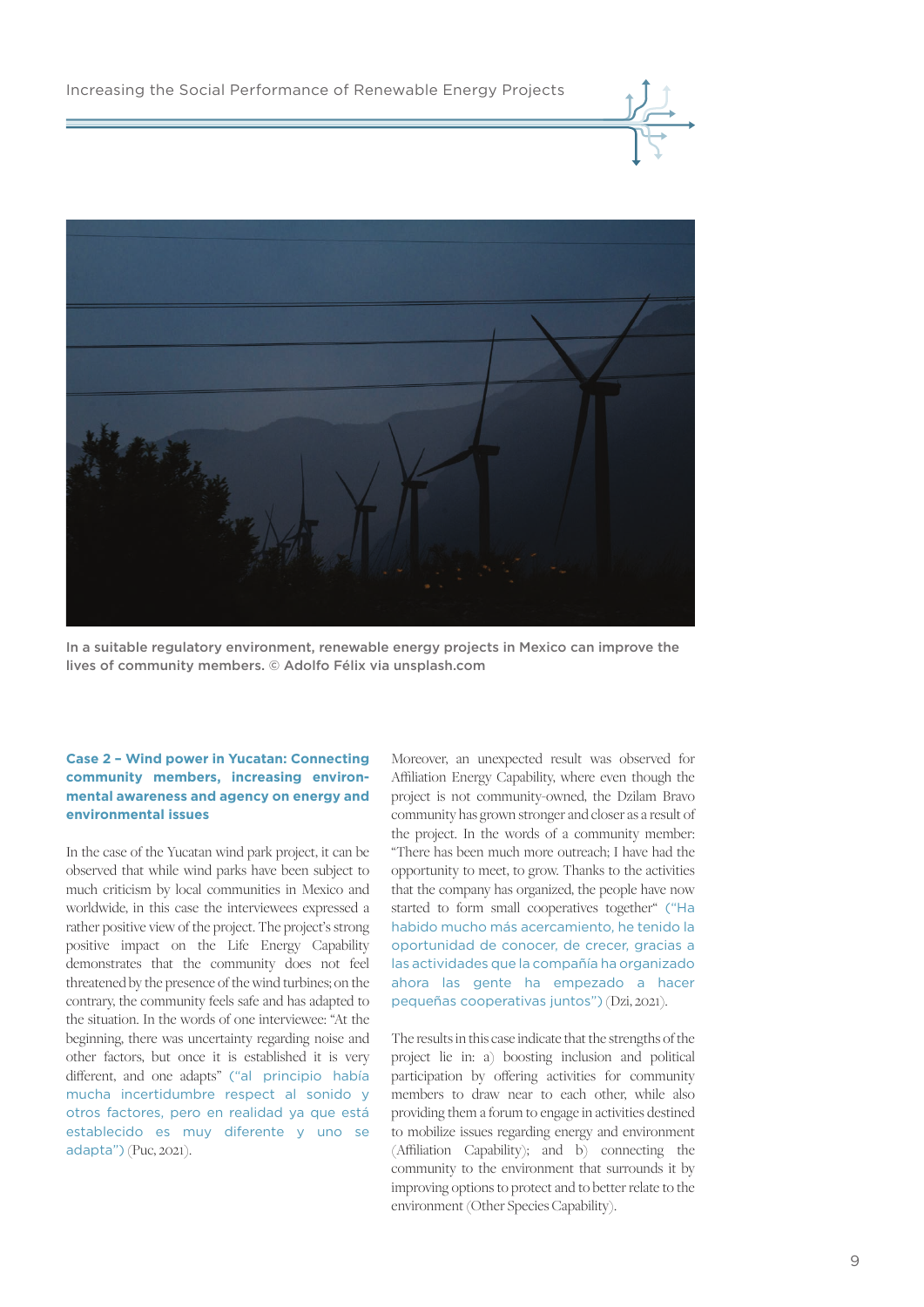

### 6. Conclusions

The way in which the capability approach was used to assess the Social Performance of renewable energy projects offers several useful insights: i) the energy capabilities approach encourages investigation of components of well-being that are often ignored or overlooked; ii) the impact assessment scale and guidelines propose new ways of looking at how renewable energy projects affect specific communities; and iii) the impact assessment scale offers policymakers a means of quickly exploring areas of opportunity. Moreover, this assessment can be scaled up by replicating it in other case studies and by harnessing the results for policymaking.

**Social and economic co-benefits of renewable energy, such as employment opportunities and cost savings, have been identified for Mexico.** However, the ways in which these opportunities will materialize for communities is dependent on an appropriate enabling policy environment.

**The case study findings suggest that renewable energy and Social Performance can go hand in hand.** Both cases revealed that renewable energy investments can deliver positive Social Performance, so long as projects have mechanisms in place that are focused on preserving and enhancing the well-being of impacted communities — either by including them fully in the project and making them complete beneficiaries of it, as in the case of Hidalgo; or by delivering clear and continuous social programs, as in the case of Yucatan.

**In a suitable regulatory environment, renewable energy projects in Mexico can improve the lives of community members,**  increase awareness of energy usage, boost inclusion and political participation, unite community members, give them a forum; and connect communities to the environment that surrounds them.

**The expansion of renewable energy investments and the well-being of communities impacted by them are not mutually exclusive.** Policymaking should provide an enabling framework to actively and deliberately increase the Social Performance of renewable energy projects, thereby simultaneously pursuing renewable energy development and community well-being. Positive Social Performance of renewable energy projects can be achieved if policymakers consider renewable energy projects and communities' wellbeing as complementary components of the same objective.

In the context of international agreements and negotiations events such as the UNFCCC Conference of the Parties (COP), where decisionmakers from around the world may either accelerate the pathways towards climate neutrality — or delay them, thereby posing risks to both the environment and local communities around the world — it is of outmost relevance to demonstrate that ways of scaling up renewable energy projects while protecting and enhancing the well-being of local communities are not only necessary but feasible.



Renewable energy and social performance can go hand in hand. © Ricardo Gomez Angel via unsplash.com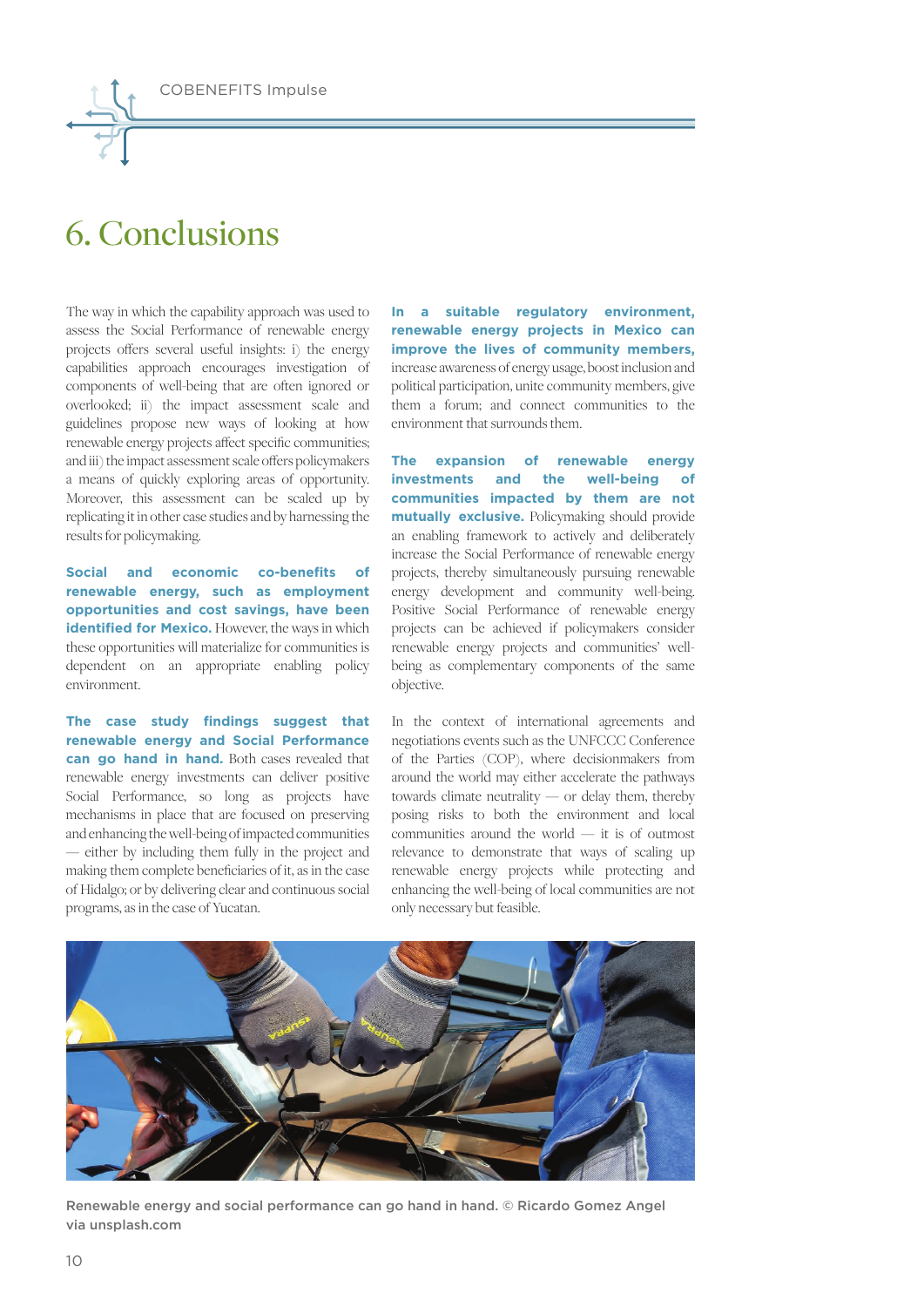Drawing on the lessons learned from assessing the Social Performance of renewable energy projects, the following recommendations are provided for tool users and policymakers:

#### **Recommendations for tool users:**

- 1. Select specific energy capabilities to focus on. Depending on the nature of the project, some of the energy capabilities may not be impacted at all.
- 2. Formulate interview questions based on the impact assessment guidelines, to ensure that the responses can be aligned with the impact assessment scale.
- 3. Approach interviewees through a person or organization already known to them, to ensure that they feel sufficiently comfortable to share their experiences of the topic in question.

#### **Recommendations for policymakers:**

- 1. Develop performance assessment mechanisms (such as the one presented here), for current and future renewable energy investments, that consider the impacts of the investment on the well-being of affected communities.
- 2. Encourage policies that oblige companies to accompany their investments in the renewable energy sector with social programs that protect and promote the well-being of communities that their projects impact.
- 3. Promote the implementation of community-owned frameworks in the renewable energy sector to ensure that the energy capabilities of impacted communities are safeguarded and endorsed.

**Box 2: Recommendations for tool users and policymakers**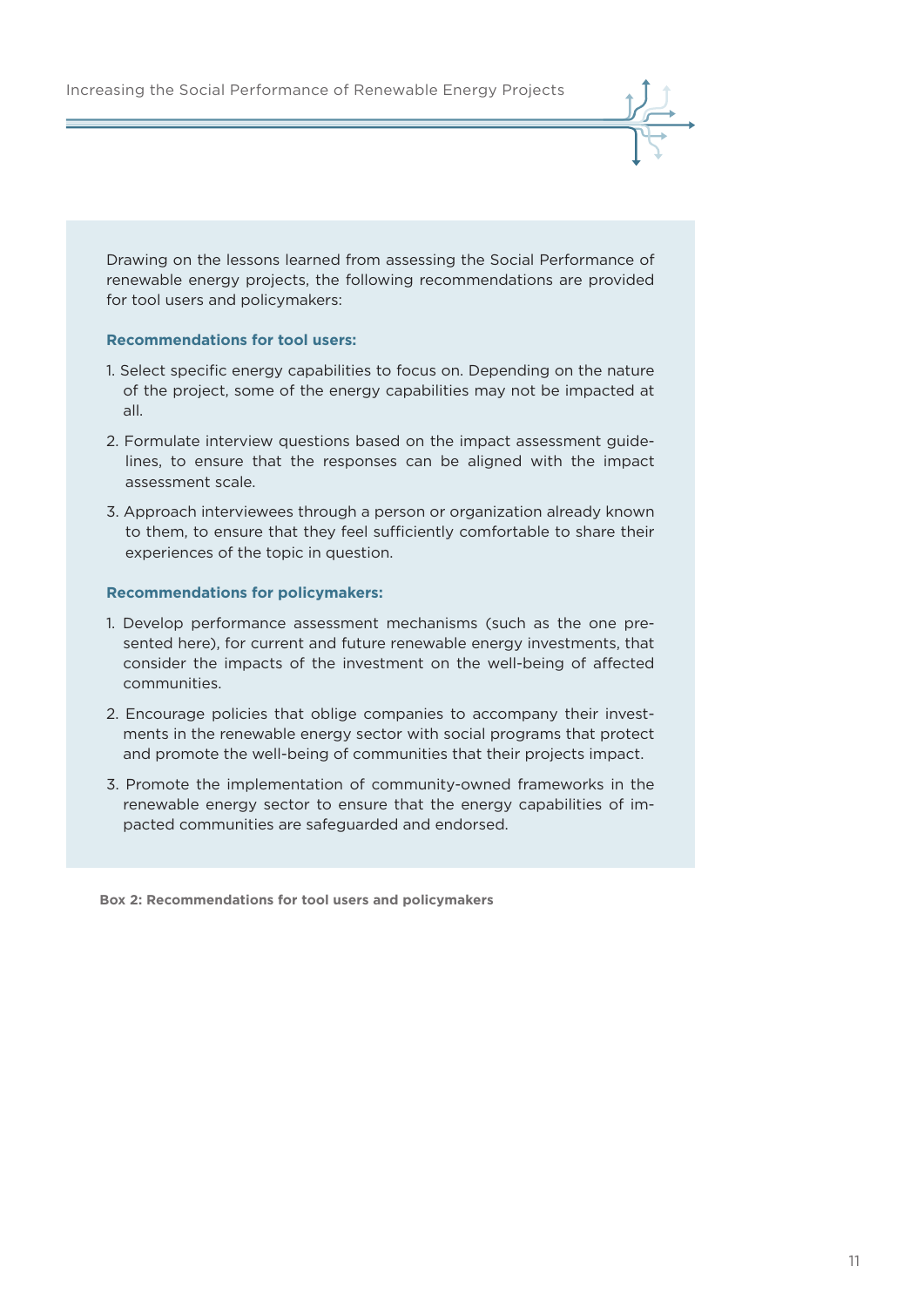

### Recommended reading

**Abouzahr, Katie, Frances Brooks Taplett, Matt Krentz, and John Harthorne. (2018).** Why Women-Owned Startups Are a Better Bet. Boston: BCG. Available at https://www.bcg.com/publications/2018/why-womenowned-startups-are-better-bet.

**Aristegui Noticias. (2021).** México, entre los 'Fósiles del Día' de la COP26 por inacción contra el cambio climático. https://aristeguinoticias.com/0811/mundo/mexico-entre-los-fosiles-del-dia-de-la-cop26-por-inaccion-contra-el-cambioclimatico/

**Burnett, V. (2016).** Los parques eólicos generan prosperidad en Oaxaca pero no para todos. https://www.nytimes.com/ es/2016/08/01/espanol/america-latina/los-parques-eolicos-generan-prosperidad-en-oaxaca-pero-no-para-todos.html

**Cerero, E. (2021).** Cambio Climático, ¿qué se espera de México en la COP 26? https://noticias.imer.mx/blog/cambioclimatico-que-se-espera-de-mexico-en-la-cop-26/

**El Universal. (2019).** Eólicas: El desarrollo prometido no ha llegado. https://oaxaca.eluniversal.com.mx/especiales/05-06-2019/eolicas-el-desarrollo-prometido-no-ha-llegado-comunidades

**Government of Mexico. (2019).** Crunching numbers – Quantifying the sustainable development co-benefits of Mexico's climate commitments. September 14, 2021. https://www.gob.mx/agenda2030/documentos/crunching-numbers-quantifying-the-sustainable-development-co-benefits-of-mexico-s-climate-commitments.

Government of Mexico. (2021). Programa de prueba del Sistema de comercio de emisiones. https://www.gob.mx/ semarnat/acciones-y-programas/programa-de-prueba-del-sistema-de-comercio-de-emisiones-179414

**Hillerbrand, R., Milchram, C., & Schippl, J. (2021).** Using the Capability Approach as a normative perspective on energy justice: Insights from two case studies on digitalisation in the energy sector. Journal of Human Development and Capabilities, 1–24.

**IASS. (2021a).** Social Performance Approach: Fostering community well-being through energy-sector investments. Discussion Paper, IASS Potsdam. https://www.iass-potsdam.de/de/ergebnisse/publikationen/2021/social-performance-approachfostering-community-well-being-through

**IASS. (2021b).** Social Performance Index: Assessing and monitoring community well-being through energy-sector investments. Discussion Paper, IASS Potsdam. https://www.iass-potsdam.de/de/ergebnisse/publikationen/2021/social-performanceindex-spi-assessing-and-monitoring-community-well

**IASS. (2021c).** Green employment for women. Towards gender-inclusive renewable energy careers. COBENEFITS Impulse. https://www.iass-potsdam.de/en/output/publications/2021/green-employment-women-towards-gender-inclusiverenewable-energy-careers IASS. (2021c). Green employment for women. Towards gender-inclusive renewable energy careers. COBENEFITS Impulse. https://www.iass-potsdam.de/en/output/publications/2021/green-employment-women-towardsgender-inclusive-renewable-energy-careers

**IASS & GIZ. (2020).** Co-Benefits: How the Energy Transition contributes to Sustainable Development. COBENEFITS / CONECC Briefing. https://www.cobenefits.info/country-studies-infographics/studies/mexico/

**Nussbaum, M., & Sen, A. (Eds.). (1993).** The quality of life. Clarendon Press.

**Secretaría de Energía. (2020).** Infraestructura del Sistema Eléctrico Nacional. https://www.gob.mx/cms/uploads/ attachment/file/610958/Cap4\_-\_Infraestructura\_del\_Sistema\_Ele\_ctrico\_Nacional\_WEB.pdf

**Secretaría de Gobernación. (2015).** Decreto por el que se expide la Ley de Transición Energética. http://dof.gob.mx/nota\_detalle.php?codigo=5421295&fecha=24/12/2015

### Empirical references

**Daniel, C. (2021, June 15).** Assessment of Social Performance of renewable energy projects in Mexico. Direct encounter with communities [semi-structured interview].

**Dzi, G. (2021, June 15).** Assessment of Social Performance of renewable energy projects in Mexico. Direct encounter with communities [semi-structured interview].

**Martinez, A. (2021, June 15).** Assessment of Social Performance of renewable energy projects in Mexico. Direct encounter with communities [semi-structured interview].

Puc, F. (2021, June 15). Assessment of Social Performance of renewable energy projects in Mexico. Direct encounter with communities [semi-structured interview].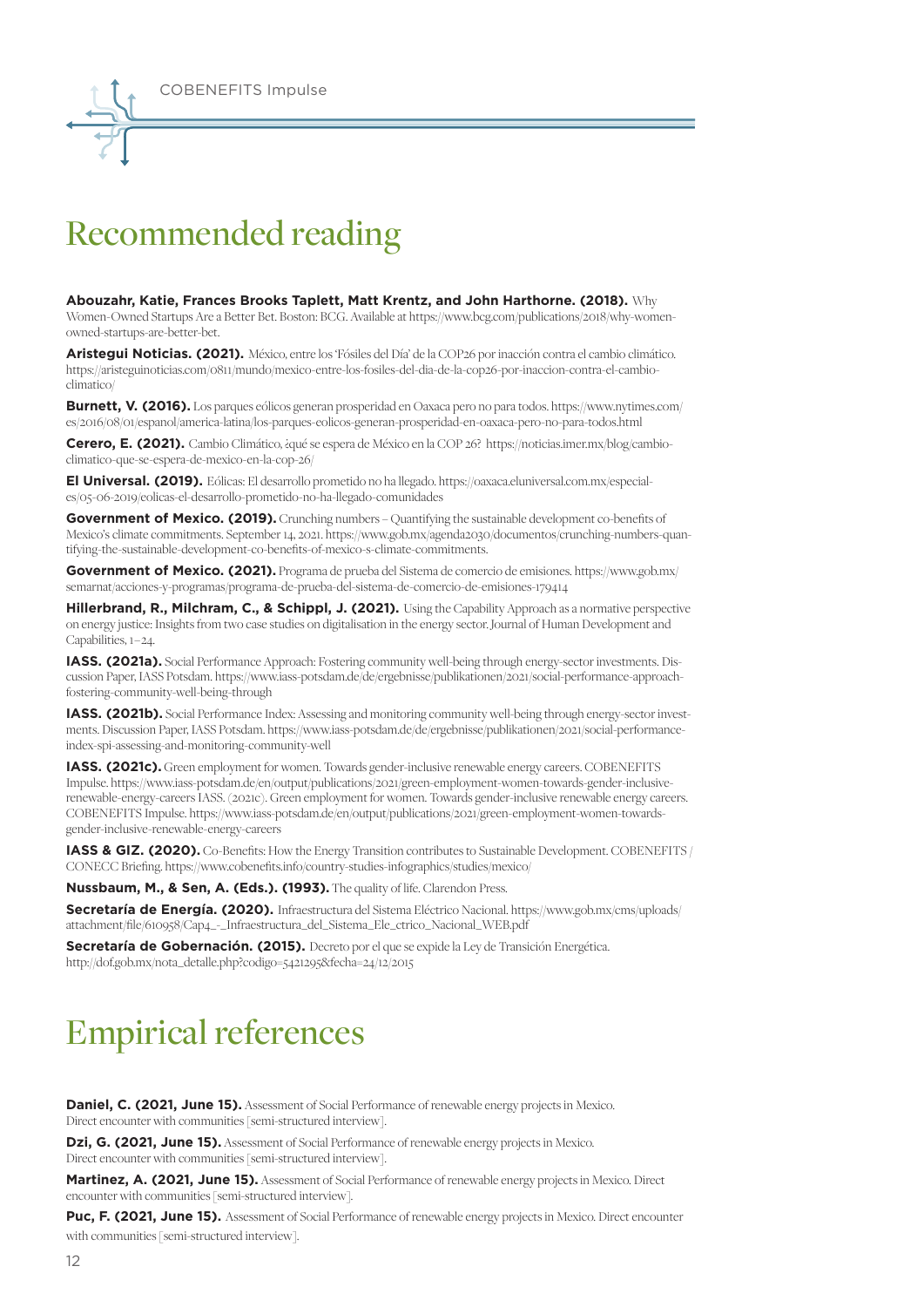

### Annex

#### **Table Annex 1: Guidelines for Assessing Impacts of Renewable Energy Projects on Energy Capabilities**

(Own elaboration, based on the assessment of two renewable energy projects by Hillerbrand et al., 2021)

|                                               | <b>Positive impact</b>                                                                                                                                       |                                                                                                       |                                                                                                                       | No impact                                                           | <b>Negative Impact</b>                                                                                   |                                                                                                           |                                                                                                               |  |
|-----------------------------------------------|--------------------------------------------------------------------------------------------------------------------------------------------------------------|-------------------------------------------------------------------------------------------------------|-----------------------------------------------------------------------------------------------------------------------|---------------------------------------------------------------------|----------------------------------------------------------------------------------------------------------|-----------------------------------------------------------------------------------------------------------|---------------------------------------------------------------------------------------------------------------|--|
| <b>Energy</b><br><b>Capability</b>            | $^{+ + +}$                                                                                                                                                   | $++$                                                                                                  | $\ddot{}$                                                                                                             | $\circ$                                                             |                                                                                                          |                                                                                                           |                                                                                                               |  |
| Life                                          | The com-<br>munity feels<br>safer and<br>healthier.<br><b>Emissions</b><br>have been<br>reduced.                                                             | The com-<br>munity feels<br>safe and the<br>project has<br>potential to<br>reduce emis-<br>sions.     | The com-<br>munity does<br>not feel<br>endangered,<br>and there is<br>potential to<br>reduce emis-<br>sions.          | No informa-<br>tion on either<br>positive or<br>negative<br>impact. | <b>Malfunctions</b><br>exist, which<br>could cause<br>an accident.                                       | <b>Accidents</b><br>have oc-<br>curred;<br>people have<br>been injured.                                   | The project<br>has posed<br>risks to life;<br>a person has<br>lost their life.                                |  |
| <b>Emotions</b><br>and Trust                  | Comfort is<br>provided and<br>a stronger<br>commu-<br>nity is built,<br>including<br>unfrequented<br>members.                                                | The project<br>has made<br>people feel<br>safe and<br>brought the<br>community<br>closer.             | Since the<br>project came<br>into opera-<br>tion, commu-<br>nity members<br>are closer to<br>each other.              | No informa-<br>tion on either<br>positive or<br>negative<br>impact. | Community<br>members still<br>feel a sense<br>of distrust<br>toward unfre-<br>quented or<br>new members. | The project<br>has made<br>people feel<br>unsafe and<br>has polarized<br>them.                            | People feel<br>unsafe and<br>community-<br>building is<br>hindered.                                           |  |
| <b>Practical</b><br><b>Reason</b>             | Electric-<br>ity usage is<br>visible, and<br>the commu-<br>nity is able<br>to reflect<br>on energy<br>generation<br>and use.                                 | Electric-<br>ity usage is<br>visible, but<br>reflection on<br>energy usage<br>has not been<br>pushed. | <b>Electricity</b><br>usage is not<br>visible, but<br>the com-<br>munity is<br>pushed to<br>reflect on<br>energy use. | No informa-<br>tion on either<br>positive or<br>negative<br>impact. | <b>Information</b><br>is provided,<br>but is not un-<br>derstandable<br>to everyone.                     | The project<br>does not fos-<br>ter reflection<br>on energy<br>usage.                                     | Access to<br>information,<br>reflection,<br>and aware-<br>ness are<br>hindered.                               |  |
| <b>Affiliation</b>                            | Strong com-<br>munity is fos-<br>tered, with<br>more active<br>political<br>participation<br>in sustainable<br>energy.                                       | Tools are<br>provided for<br>inclusion and<br>information<br>exchange on<br>sustainable<br>energy.    | Interest in<br>community<br>building and<br>sustainable<br>energy arises<br>through the<br>project.                   | No informa-<br>tion on either<br>positive or<br>negative<br>impact. | <b>Reduced will</b><br>to become<br>involved<br>in political<br>activities on<br>sustainable<br>energy.  | Less inclu-<br>sion and<br>fewer options<br>for social<br>interaction.                                    | Less inclu-<br>sion, social<br>interaction,<br>and political<br>participation<br>on sustain-<br>able energy.  |  |
| <b>Other</b><br><b>Species</b>                | Improved<br>and in-<br>creased<br>options are<br>provided to<br>protect and<br>better con-<br>nect with the<br>environment.                                  | <b>Enhanced</b><br>options are<br>provided to<br>protect the<br>environment.                          | The commu-<br>nity shows a<br>will to take<br>better care of<br>the environ-<br>ment.                                 | No informa-<br>tion on either<br>positive or<br>negative<br>impact. | Community<br>members feel<br>less con-<br>nected to the<br>environment.                                  | The project<br>has de-<br>creased and<br>worsened<br>options to<br>protect the<br>environment.            | Options to<br>protect and<br>better relate<br>to the envi-<br>ronment are<br>prevented<br>and de-<br>creased. |  |
| <b>Control over</b><br>one's envi-<br>ronment | Use of locally<br>generated<br>renewable<br>energy is<br>maximized<br>and the<br>community<br>is independ-<br>ent from the<br>main electric-<br>ity network. | Locally<br>generated<br>renewable<br>energy is<br>maximized.                                          | Tools to<br>lead a more<br>autonomous<br>way of life<br>are provided<br>indirectly.                                   | No informa-<br>tion on either<br>positive or<br>negative<br>impact. | No options<br>provided to<br>be independ-<br>ent from the<br>main electric-<br>ity network.              | The project<br>has made<br>the com-<br>munity more<br>dependent<br>on the main<br>electricity<br>network. | The com-<br>munity is<br>dependent<br>on the main<br>electricity<br>network and<br>on external<br>factors.    |  |